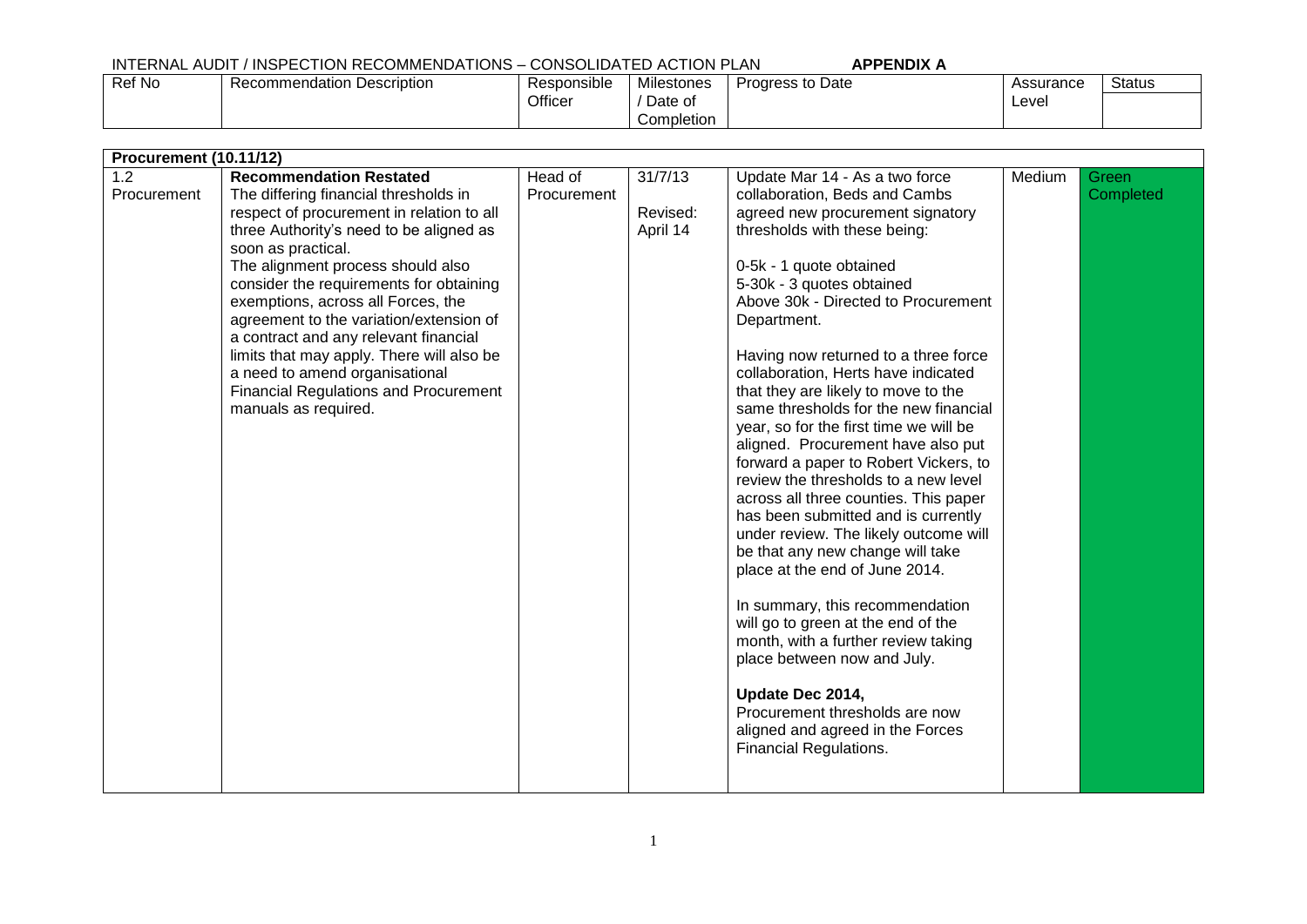## INTERNAL AUDIT / INSPECTION RECOMMENDATIONS – CONSOLIDATED ACTION PLAN **APPENDIX A**

|        | ___________________________     |             |            | .                       |           |        |
|--------|---------------------------------|-------------|------------|-------------------------|-----------|--------|
| Ref No | ı Description<br>Recommendation | Responsible | Milestones | <b>Progress to Date</b> | Assurance | Status |
|        |                                 | Officer     | Date of    |                         | Level     |        |
|        |                                 |             | Completion |                         |           |        |

| 4<br>Procurement | <b>Recommendation Restated</b><br>A centralised standardised procurement<br>procedures manual should be<br>developed as soon as practical. Until<br>such time as the new Manual is<br>available it is essential that staff are<br>reminded of the need to make sure they<br>comply with all 'local' procedures and<br>requirements and that they use any new<br>'standard' forms issued. | Head of<br>Procurement            | 31/7/13<br>Revised:<br>April 14 | Update Mar 14 - Although the<br>procurement thresholds will be<br>aligned, it is understood that at this<br>time, the financial regulations will not.<br>However, Procurement will be<br>streamlining their procedure<br>documents and these will be<br>presented to the Procurement Board<br>on 31/3/14.<br>It is therefore anticipated that the<br>recommendation will be achieved by<br>the end of this month but with the<br>effective go live date coinciding with<br>the above point, in June.<br>Update Dec 2014<br>All tri-force documents will go live in<br>January 2014 with a launch of new<br>forms and procedures. This<br>compliments that above<br>recommendation on Financial<br>Thresholds. | High   | Green |
|------------------|------------------------------------------------------------------------------------------------------------------------------------------------------------------------------------------------------------------------------------------------------------------------------------------------------------------------------------------------------------------------------------------|-----------------------------------|---------------------------------|---------------------------------------------------------------------------------------------------------------------------------------------------------------------------------------------------------------------------------------------------------------------------------------------------------------------------------------------------------------------------------------------------------------------------------------------------------------------------------------------------------------------------------------------------------------------------------------------------------------------------------------------------------------------------------------------------------------|--------|-------|
|                  | <b>Information Governance (4.12/13)</b>                                                                                                                                                                                                                                                                                                                                                  |                                   |                                 |                                                                                                                                                                                                                                                                                                                                                                                                                                                                                                                                                                                                                                                                                                               |        |       |
| 3.3              | <b>Recommendation restated</b><br>Management should complete the<br>proposed design and implementation of<br>the Information Assurance Culture<br>change Strategy and associated plans<br>to include training requirements which<br>ensure that:                                                                                                                                         | Anti-<br>Corruption<br><b>DCI</b> | 30/9/13                         | Update Mar 14 - Inspector Doran has<br>developed a training package which<br>incorporates IT security. This was<br>approved by the tri-force Strategic<br>Training Council meeting on 04.03<br>and Learning and Development will<br>facilitate delivery.                                                                                                                                                                                                                                                                                                                                                                                                                                                      | Medium | Amber |
|                  | All staff receive the minimum<br>government-recommended<br>Information Security training                                                                                                                                                                                                                                                                                                 |                                   |                                 | It is believed that the Information<br>Management functions within each<br>force will be considered for                                                                                                                                                                                                                                                                                                                                                                                                                                                                                                                                                                                                       |        |       |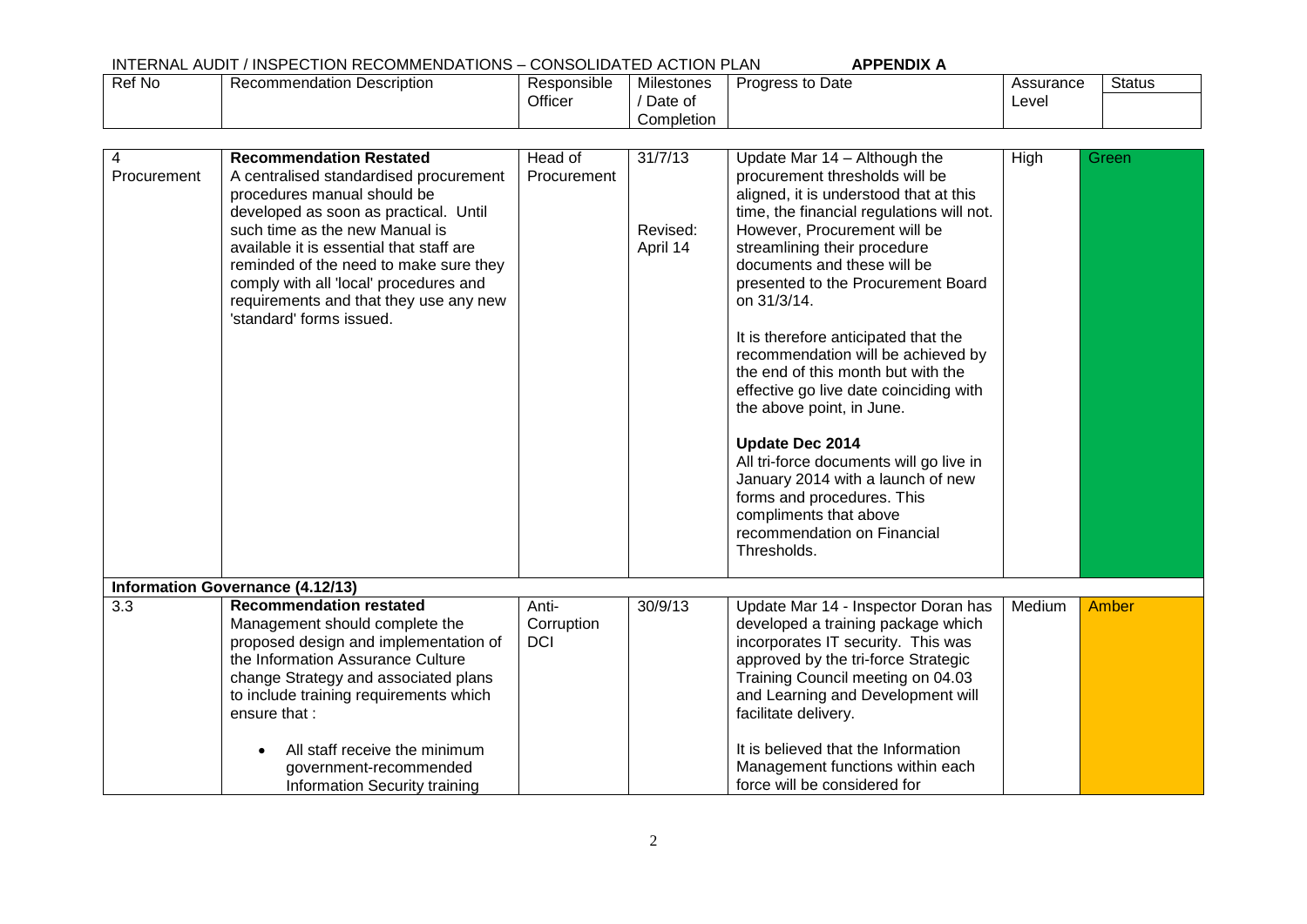## INTERNAL AUDIT / INSPECTION RECOMMENDATIONS – CONSOLIDATED ACTION PLAN **APPENDIX A**

|        |                                   |                    | ______________________________ | .                       |           |               |
|--------|-----------------------------------|--------------------|--------------------------------|-------------------------|-----------|---------------|
| Ref No | <b>Recommendation Description</b> | . .<br>Responsible | <b>Milestones</b>              | <b>Progress to Date</b> | Assurance | <b>Status</b> |
|        |                                   | Officer            | Date of                        |                         | Level     |               |
|        |                                   |                    | Completion                     |                         |           |               |

|   | and<br>Managers with key Information<br>Governance responsibilities<br>successfully undertake<br>appropriate Information Security<br>training.                                                                  |                          |         | collaboration. It is also believed that<br>the position of Information Assurance<br>within PSD will also be reviewed<br>within the context of a collaborated IT<br>function across all 3 forces.<br>Update Dec 2014<br>Tri-Force ICT now underway, with a<br>business case due in early January<br>with regards to a tri-force Information<br>Management Unit which will consider<br>taking this work forward |        |                    |
|---|-----------------------------------------------------------------------------------------------------------------------------------------------------------------------------------------------------------------|--------------------------|---------|---------------------------------------------------------------------------------------------------------------------------------------------------------------------------------------------------------------------------------------------------------------------------------------------------------------------------------------------------------------------------------------------------------------|--------|--------------------|
|   |                                                                                                                                                                                                                 |                          |         |                                                                                                                                                                                                                                                                                                                                                                                                               |        |                    |
|   | Collaboration - PSD (16.12/13)                                                                                                                                                                                  |                          |         |                                                                                                                                                                                                                                                                                                                                                                                                               |        |                    |
| 6 | Undertake a review of the SLA for the<br>Security Vetting procedure prior to<br>gaining formal approval of the<br>policy/procedure to ensure that the<br>requirements are synchronised within<br>each document. | Collaboration<br>Officer | 1/10/13 | Update Mar 14 - The Integrity and<br>Standards Committee has been<br>discontinued and an Assurance<br>Review is taking place to identify the<br>appropriate structure. Vetting Unit<br>compliance has been added to each<br>Force Risk register.<br><b>Update Dec 14</b><br>New Structures in place and SLA<br>reviewed and agreed                                                                            | Medium | Green<br>Completed |